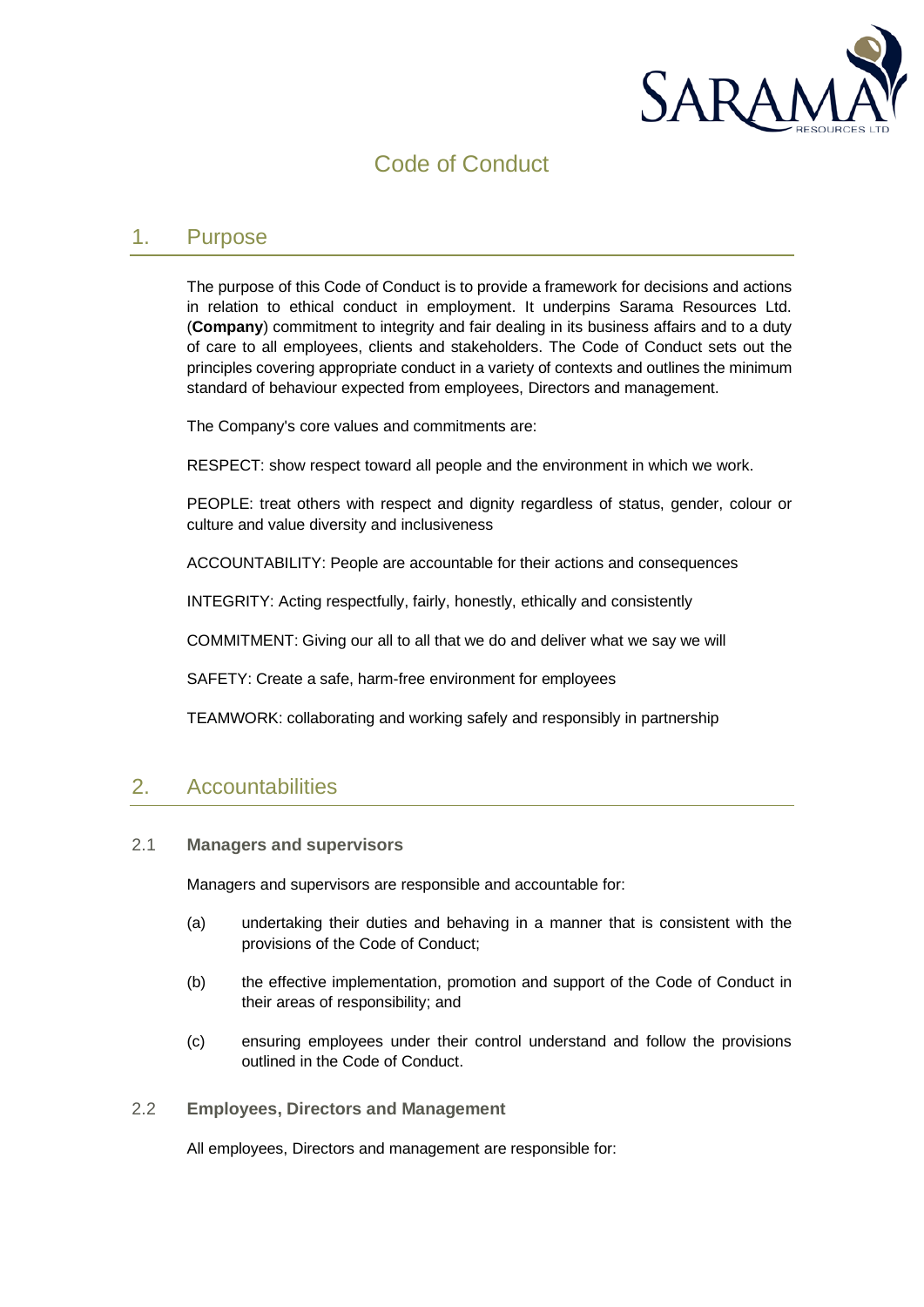- (a) undertaking their duties in a manner that is consistent with the provisions of the Code of Conduct;
- (b) reporting suspected corrupt conduct; and
- (c) reporting any departure from the Code of Conduct by themselves or others.

#### 3. Personal and professional behaviour

When carrying out their duties, employees should:

- (a) behave honestly and with integrity and report employees who are behaving dishonestly;
- (b) act in accordance with the Company's values;
- (c) act ethically and responsibly;
- (d) carry out work with integrity and to a high standard;
- (e) operate within the law at all times;
- (f) follow the policies of the Company;
- (g) act in an appropriate business-like manner when representing the Company in public forums; and
- (h) not take advantage of their position or the opportunities arising therefrom for personal gain.

### 4. Conflict of interest

Potential for conflict of interest arises when it is likely that an employee could be influenced, or it could be perceived that they are influenced by a personal interest when carrying out their duties. Conflicts of interest that lead to biased decision making may constitute corrupt conduct.

- (a) Some situations that may give rise to a conflict of interest include situations where employees have:
	- (i) financial interests in a matter the Company deals with or they are aware that their friends or relatives have a financial interest in the matter;
	- (ii) directorships/management of outside organisations;
	- (iii) membership of boards of outside organisations;
	- (iv) personal relationships with people the Company is dealing with which go beyond the level of a professional working relationship;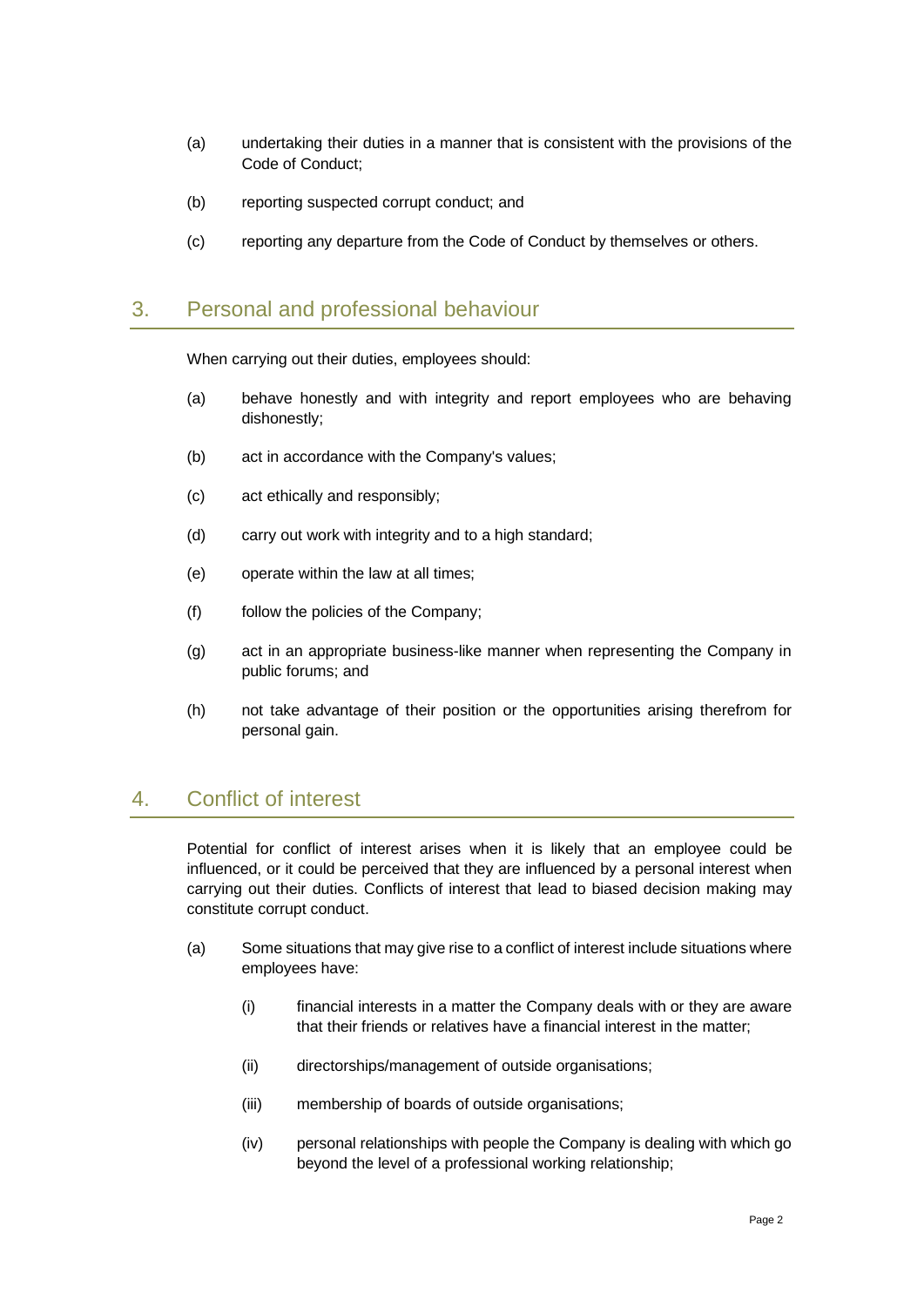- (v) secondary employment, business, commercial, or other activities outside of the workplace which impacts on duty and obligations to the Company;
- (vi) access to information that can be used for personal gain; and
- (vii) offer of an inducement.
- (b) It is an employee's responsibility to avoid putting themselves in a position where a conflict could arise and compromise their ability to perform their duties impartially. Employees should report any potential or actual conflicts of interest to their manager.
- (c) If an employee is uncertain whether a conflict exists, they should discuss that matter with their manager and attempt to resolve any conflicts that may exist.
- (d) Employees must not submit or accept any bribe, or other improper inducement. Any such inducements are to be reported to their manager.

### 5. Public and media comment

- 5.1 Individuals have a right to give their opinions on political and social issues in their private capacity without reference to or association with the Company.
- 5.2 Employees must not make official comment on matters relating to the Company unless they are:
	- (a) authorised to do so by the MD and CEO;
	- (b) giving evidence in court; or
	- (c) otherwise authorised or required to by law.
- 5.3 Employees must not release unpublished or privileged information unless they have the authority to do so from the MD and CEO.
- 5.4 The above restrictions apply except where prohibited by law.

### 6. Use of Company resources

- 6.1 Requests to use Company resources outside core business time should be referred to management for approval.
- 6.2 If employees are authorised to use Company resources outside core business times they must take responsibility for maintaining, replacing and safeguarding the property and following any special directions or conditions that apply.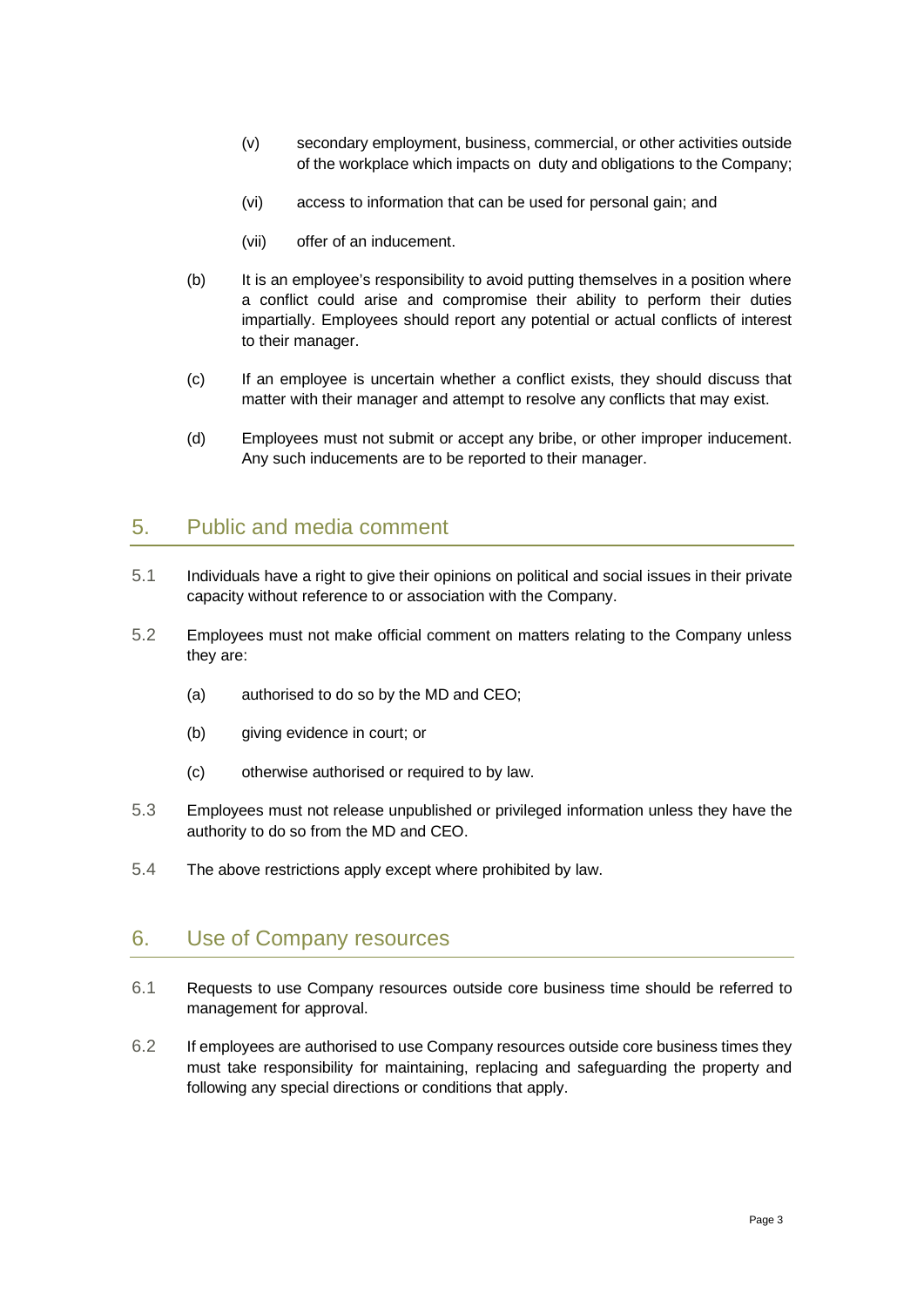6.3 Employees using Company resources without obtaining prior approval could face disciplinary and/or criminal action. Company resources are not to be used for any private commercial purposes.

### 7. Security of information

Employees are to make sure that confidential and sensitive information cannot be accessed by unauthorised persons. Sensitive material should be securely stored when unattended. Employees must ensure that confidential information is only disclosed or discussed with people who are authorised to have access to it. It is considered a serious act of misconduct to deliberately release confidential documents or information to unauthorised persons and will incur disciplinary action.

### 8. Intellectual property/copyright

- 8.1 Intellectual property includes the rights relating to scientific discoveries, industrial designs, trademarks, service marks, commercial names, ad designations and inventions which are valuable to the Company.
- 8.2 The Company is the owner of intellectual property created by employees in the course of their employment unless a specific prior agreement has been made. Employees must obtain written permission to use any such intellectual property from the Company Secretary before making any use of that property for purposes other than as required in their role as an employee. (This policy supplements but does not replace intellectual property provisions in the Company's employment agreements, contractor engagements, or similar agreements.)

## 9. Discrimination and harassment

- 9.1 Employees must not harass, bully, discriminate or support others who harass, bully and discriminate against colleagues or members of the public on the grounds of gender, marital status, age, race, religion, tribe, physical appearance, intellectual impairment and sexuality.
- 9.2 Such harassment or discrimination may constitute an offence under legislation. Managers should understand and apply the principles of Equal Employment Opportunity.

## 10. Corrupt conduct

Corrupt conduct involves the dishonest or impartial use of power or position which results in one person/group being advantaged over another. Corruption can take many forms including, but not limited to:

(a) official misconduct;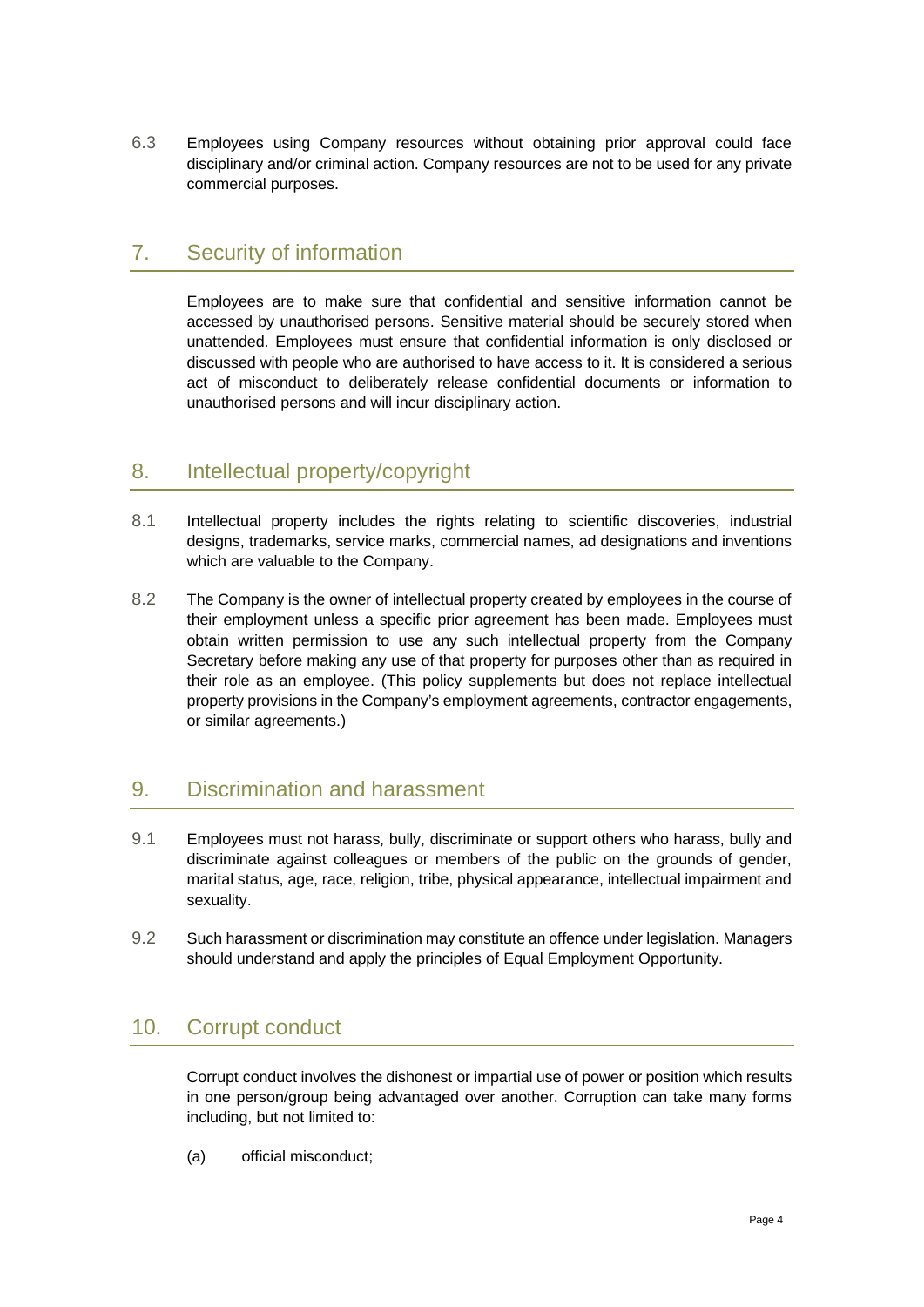- (b) bribery and blackmail;
- (c) unauthorised use of confidential information;
- (d) fraud; and
- (e) theft.

Corrupt conduct will not be tolerated by the Company. Disciplinary action up to and including summary dismissal will be taken in the event of any employee participating in corrupt conduct.

### 11. Occupational health and safety

- 11.1 All employees are responsible and accountable for their own safety.
- 11.2 It is the responsibility of all employees to act in accordance with occupational health and safety legislation, regulations and policies applicable to their respective organisations and to use security and safety equipment provided.
- 11.3 Specifically, all employees are responsible for safety in their work area by:
	- (a) following the safety and security directives of management;
	- (b) advising management of areas where there is a potential problem in safety; and
	- (c) minimising risks in the workplace.

### 12. Legislation

It is essential that all employees comply with the laws and regulations of the countries in which they operate. Violations of such laws may have serious consequences for the Company and any individuals concerned. Any known violation must be reported immediately to management.

### 13. Fair dealing

The Company aims to succeed through fair and honest competition and not through unethical or illegal business practices. Each employee should endeavour to deal fairly with the Company's suppliers, customers and other employees.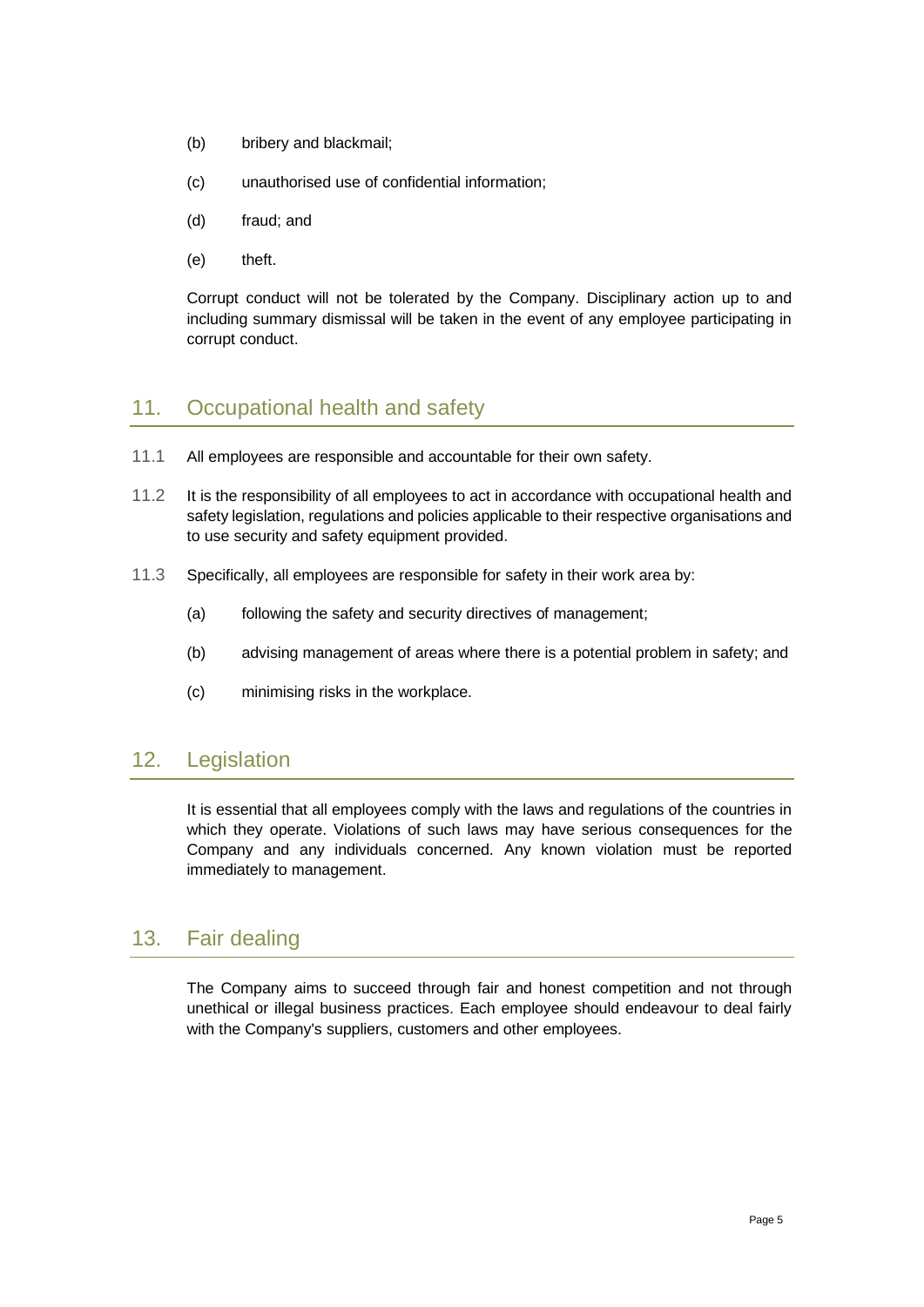#### 14. Insider trading

All employees must observe the Company's "Trading Policy". In conjunction with the legal prohibition on dealing in the Company's securities when in possession of unpublished price sensitive information, the Company has established specific times when Directors, management and employees are permitted to buy and sell the Company's securities.

#### 15. Responsibilities to investors

The Company strives for full, fair and accurate disclosure of financial and other information on a timely basis. Refer to the Company's Continuous Disclosure and Communications Policy.

### 16. Periodic Reports

The MD and CEO, and CFO shall review the annual and quarterly reports, certify and file them with the applicable securities commissions and other securities regulators.

### 17. Breaches of the Code of Conduct

- 17.1 Employees should note that breaches of certain sections of this Code of Conduct may be punishable under legislation.
- 17.2 Breaches of this Code of Conduct may lead to disciplinary action. The process for disciplinary action is outlined in the Company's policies and guidelines, relevant industrial awards and agreements.
- 17.3 Any material breaches of the Code of Conduct will be reported by the Company Secretary to the Board.

### 18. Reporting matters of concern

- 18.1 Employees are encouraged to raise any matters of concern in good faith with their section head or with the Company Secretary without fear of retribution.
- 18.2 The Company's Audit Committee will lead all investigations of alleged violations or serious misconduct. All employees are expected to cooperate in internal investigations of misconduct and violations of the Code of Conduct.